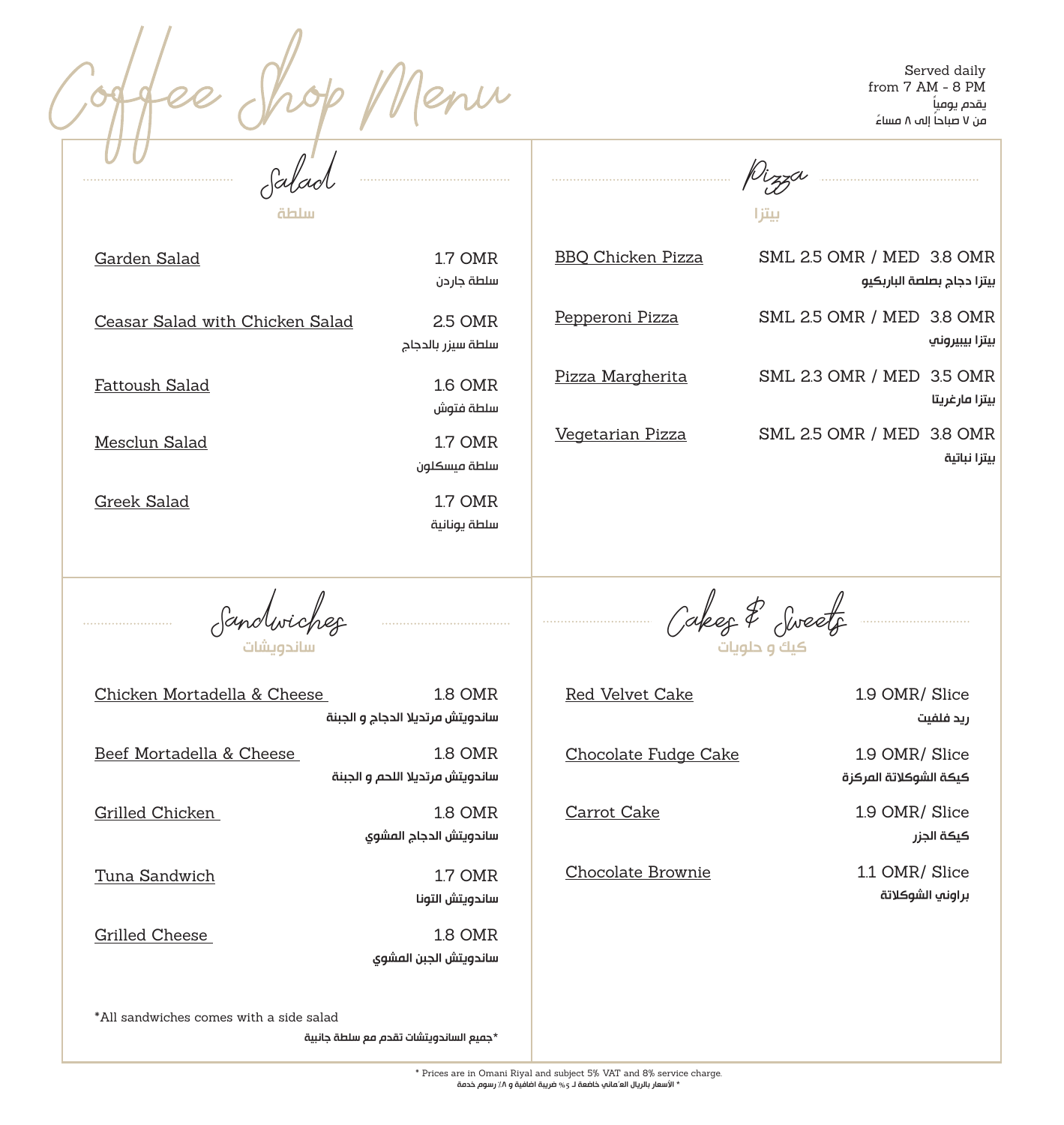| Coffee<br><b>Espresso Single</b><br>إسبريسو                                                  |                                                                                                 | <b>1.7 OMR</b> |
|----------------------------------------------------------------------------------------------|-------------------------------------------------------------------------------------------------|----------------|
| Espresso Double<br>إسبريسو دوبل                                                              |                                                                                                 | 2.2 OMR        |
| Cappuccino<br>كابوتشينو                                                                      |                                                                                                 | <b>2.5 OMR</b> |
| Café latte<br>كافيه لاتىه                                                                    |                                                                                                 | 2.5 OMR        |
| Flavored latte<br>لاتيه منكه                                                                 |                                                                                                 | 2.9 OMR        |
| Spanish latte<br>لاتيه عله الطريقة الاسبانية                                                 |                                                                                                 | 2.5 OMR        |
| Freshly brewed coffee<br>قهوة طازجة                                                          |                                                                                                 | 3.0 OMR        |
| Turkish coffee<br>قهوة تركية                                                                 |                                                                                                 | <b>2.0 OMR</b> |
| Hot chocolate<br>شوكولاتة ساخنة                                                              |                                                                                                 | 2.7 OMR        |
| Arabic Coffee Pot with Dates<br>قهوة عربية مع التمر                                          |                                                                                                 | 2.7 OMR        |
| <u>Tea selection</u><br>تشكيلة من الشاي                                                      |                                                                                                 | 1.8 OMR        |
| Green, Mint, Chamomile, Jasmin<br>شاي أخضر، نعناع، بابونج، ياسمين                            |                                                                                                 |                |
| Coffee on ice<br><b>Iced Latte</b><br><b>Iced Caramel Latte</b><br><b>Iced Spanish Latte</b> | قهوة مع مكعبات الثلج<br>لاتيه مثلّج<br>لاتيه مثلج بالكراميل<br>لاتيه علم الطريقة الإسبانية مثلج | 3.0 OMR        |
| Ice cold shakes<br>Chocolate<br>Strawberry<br>Vanilla<br>Matcha                              | مخفوقات الحليب المثلجة<br>شوكولاتة<br>فراولة<br>فانىلىا<br>ماتشا                                | 3.6 OMR        |
| <b>Frappe</b><br>Vanilla<br>Chocolate<br>Coffee                                              | «فرابیه»<br>فانيليا<br>شوكولاتة<br>قهوة                                                         | 2.8 OMR        |
| <u>Fresh Juice</u>                                                                           | عصائر طازجة                                                                                     | 3.3 OMR        |

Coffee & Cold Drinks